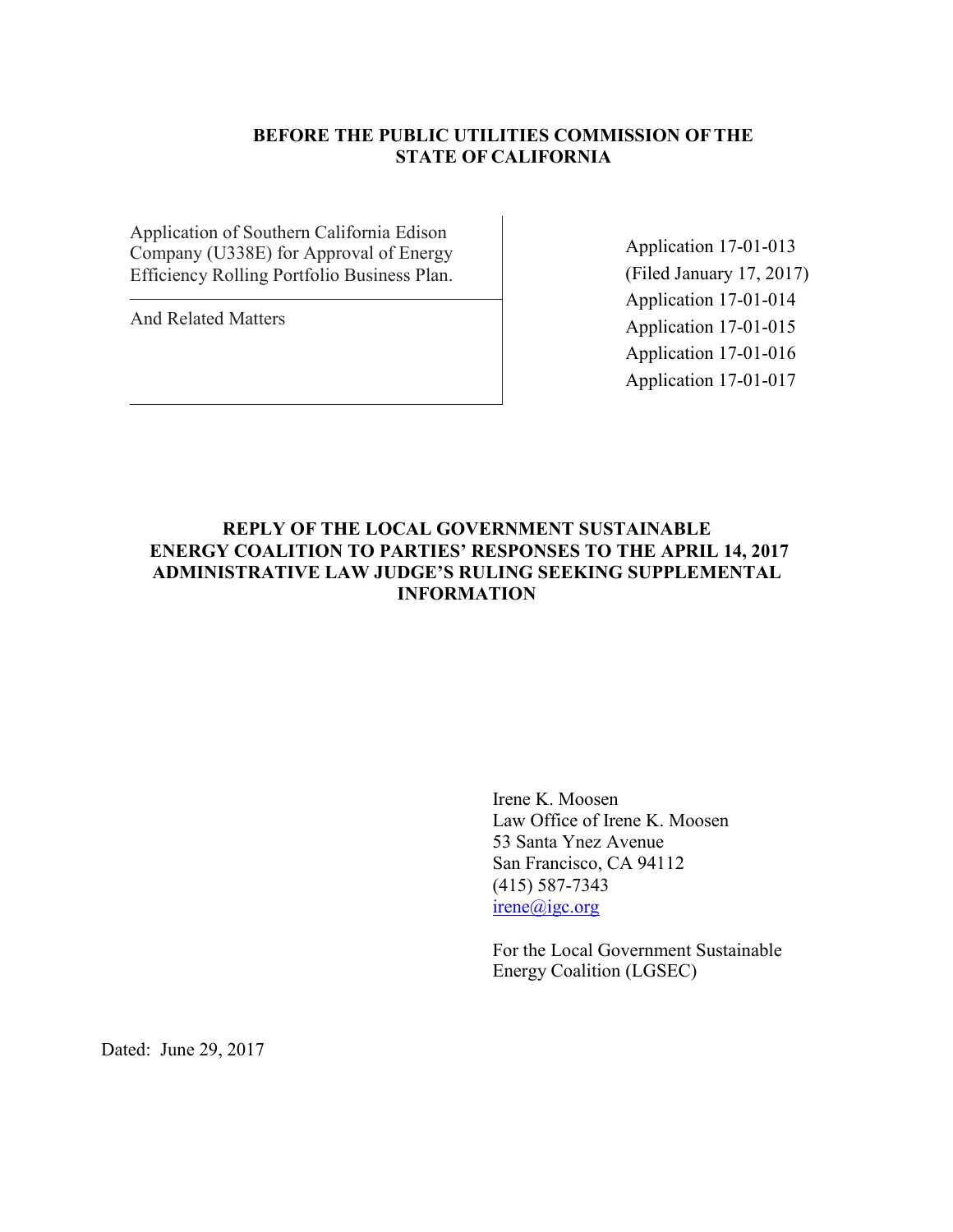# **BEFORE THE PUBLIC UTILITIES COMMISSION OF THE STATE OF CALIFORNIA**

Application of Southern California Edison Application 17-01-013 Company (U338E) for Approval of Energy (Filed January 17, 2017) Efficiency Rolling Portfolio Business Plan. Application 17-01-014

 $\overline{a}$ 

Application 17-01-015 And Related Matters Application 17-01-016 Application 17-01-017

# **REPLY OF THE LOCAL GOVERNMENT SUSTAINABLE ENERGY COALITION TO PARTIES' RESPONSES TO THE APRIL 14, 2017 ADMINISTRATIVE LAW JUDGE'S RULING SEEKING SUPPLEMENTAL INFORMATION**

Pursuant to the April 14, 2017 Administrative Law Judge's Scoping Memo and Ruling

of Assigned Commissioner and Administrative Law Judges (Scoping Memo and Ruling)

allowing energy efficiency business plan proponents to file and serve replies to responses to

the request for supplemental information in Attachment B – Questions for All Parties, and all

other supplemental information filed in response to Attachment A, the Local Government

Sustainable Energy Coalition  $(LGSEC)^1$  submits this reply (LGSEC Reply.) The

*Administrative Law Judges' Ruling Modifying Schedule* on June 9, 2017 extended the

deadline for this filing to June 29, 2017. LGSEC's Reply is timely presented to address

specific responses submitted on June 22 to some of the individual questions included in

Attachment B and other Supplemental Information as the Attachment hereto. It is served on

 $<sup>1</sup>$  The LGSEC is a statewide membership organization of cities, counties, associations and councils of</sup> government, special districts, and non-profit organizations that support government entities. Each of these organizations may have different views on elements of this Application, which were approved by the LGSEC's Board. A list of LGSEC's members can be found at [www.lgsec.org.](http://www.lgsec.org/) LGSEC is a program of the Local Government Commission (LGC). The LGC is a 35-year old non-profit organization supporting local government leadership in land use, energy and water sustainability.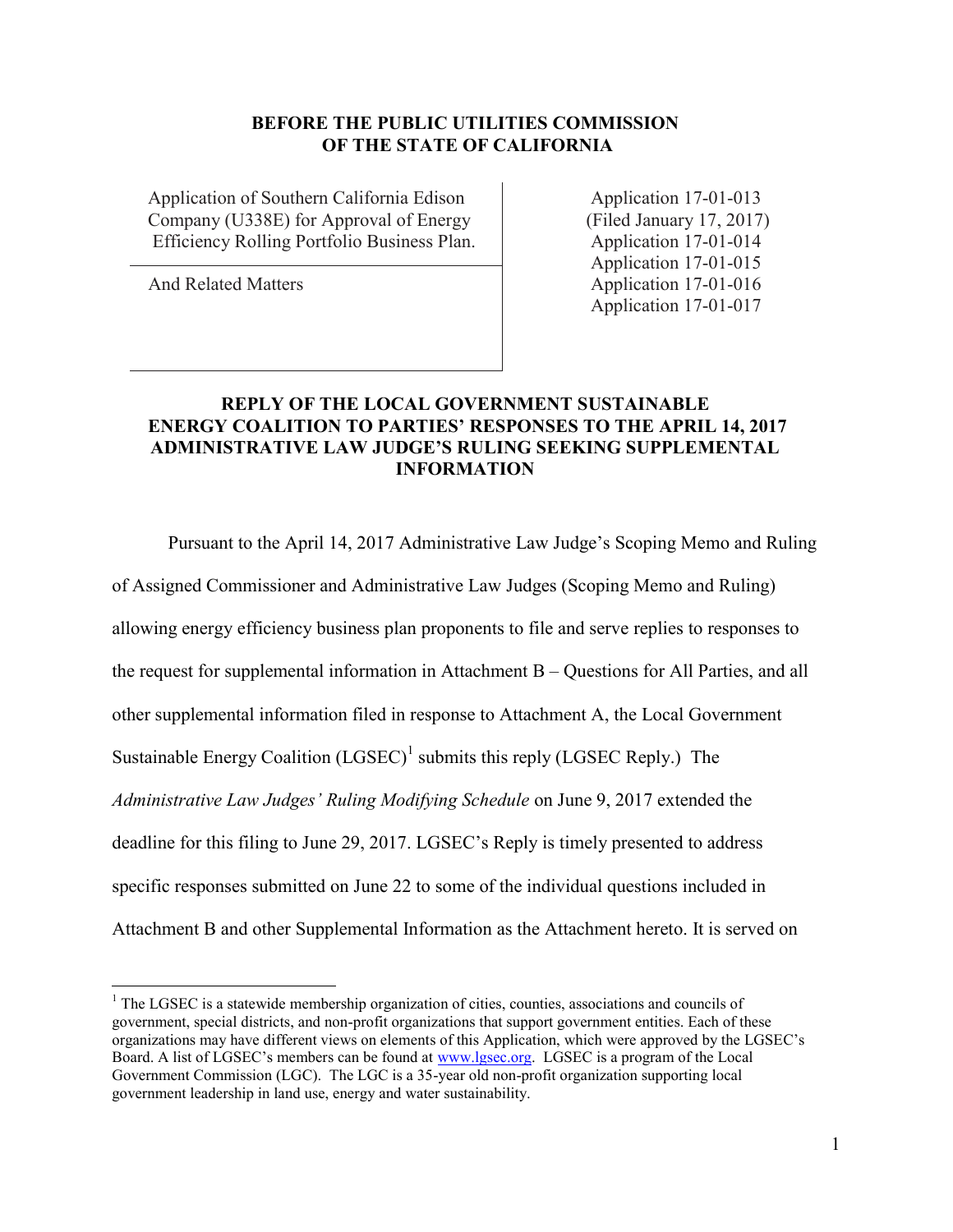all parties in this consolidated proceeding in compliance with the Scoping Memo and Ruling.

Respectfully submitted,

June P. Moren

Irene K. Moosen Law Office of Irene K. Moosen 53 Santa Ynez Avenue San Francisco, CA 94112 (415) 587-7343 irene@igc.org

For the Local Government Sustainable Energy Coalition (LGSEC)

Dated: June 29, 2017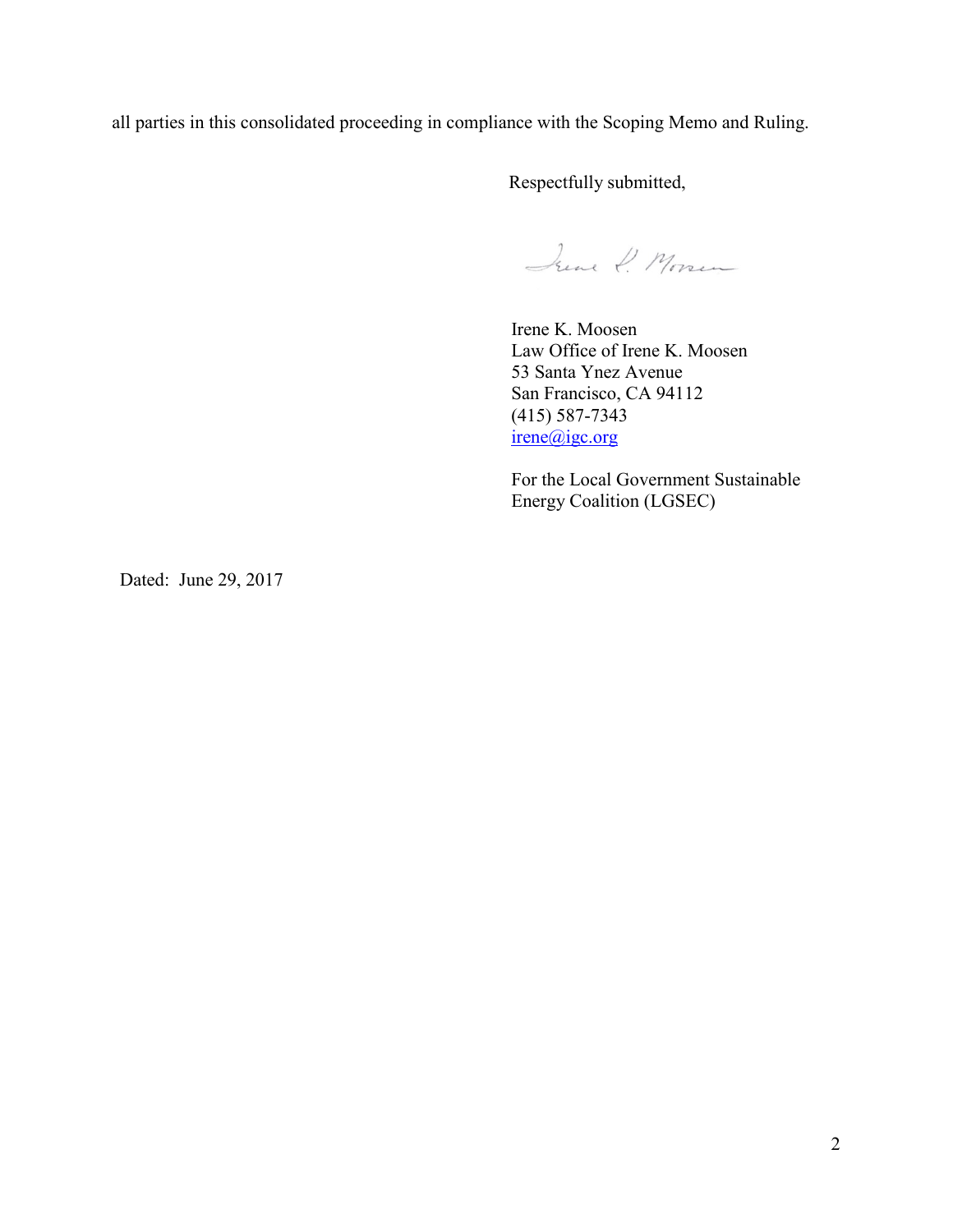# **ATTACHMENT**

**LOCAL GOVERNMENT SUSTAINABLE ENERGY COALITION**

# **REPLY TO JUNE 22, 2017 RESPONSES TO APRIL 14, 2017 ADMINISTRATIVE LAW JUDGE'S RULING, ATTACHMENT B, QUESTIONS AND OTHER SUPPLEMENTAL INFORMATION**

**(A.17-01-013, et al.)**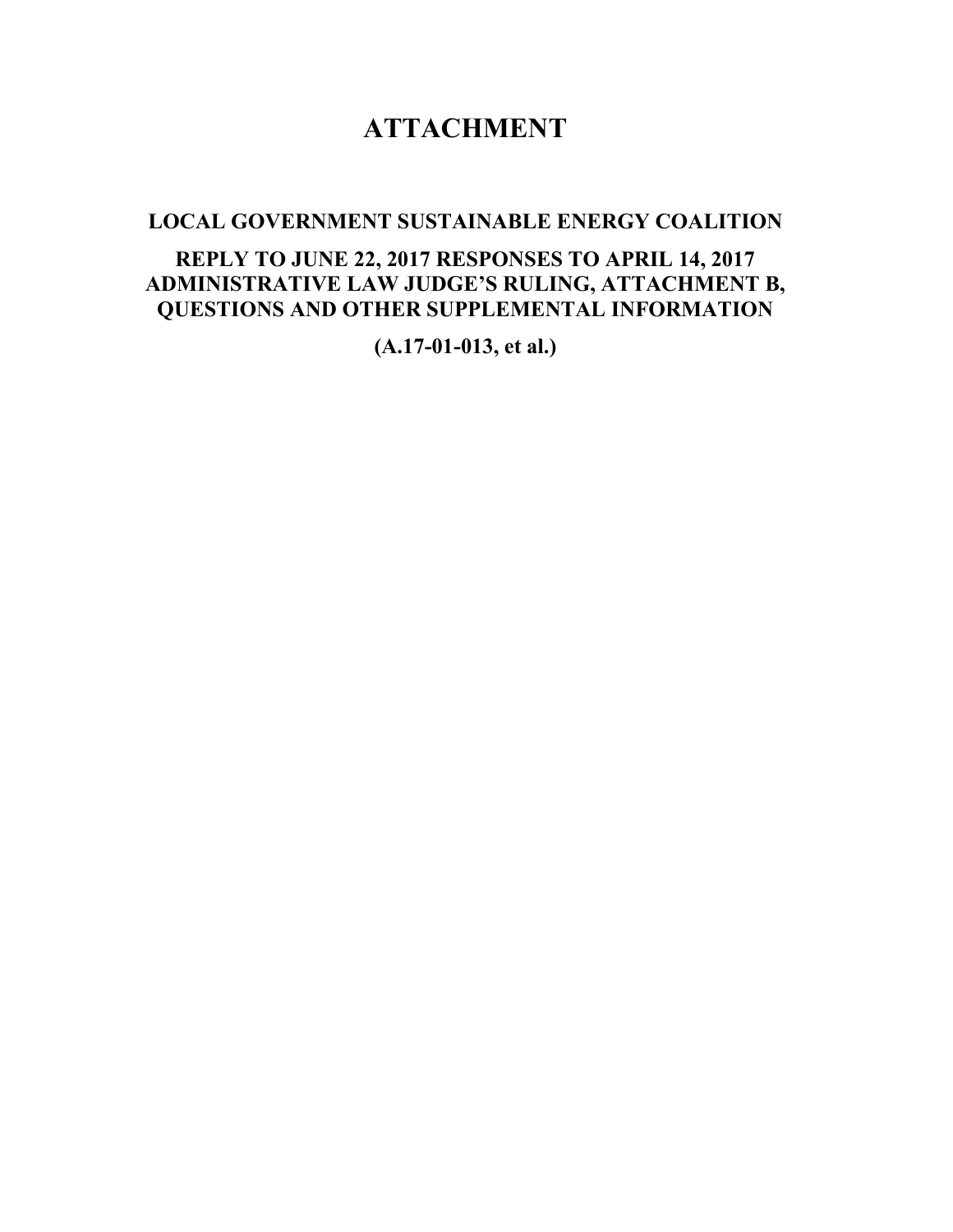# **REPLY OF THE LOCAL GOVERNMENT SUSTAINABLE ENERGY COALITION TO PARTIES' JUNE 22, 2017 RESPONSES TO THE APRIL 14, 2017 ADMINISTRATIVE LAW JUDGE'S RULING AND OTHER FILED SUPPLEMENTAL INFORMATION**

### **(A.17-01-013, et al.)**

Parties have commented on the LGSEC BP Proposal in their June 22, 2017 responses to a number of different questions posed in Attachment B. All comments that addressed the LGSEC BP Proposal are cited and addressed in aggregate as a single reply below to Question H. 20.

#### **H. Local Government Programs**

 $\overline{a}$ 

### *20. Should the PAs move toward uniform treatment of local government partnerships? If so, how? Is LGSEC's proposal a reasonable approach?*

LGSEC submitted its Business Plan in compliance with the Commission's Guidance Order setting forth its goals and criteria for the move to statewide administration of energy efficiency in several sectors. Under LGSEC's BP Proposal, existing Local Government Partnerships (LGPs) would continue to be honored as currently authorized including renewals upon expiration of current contract terms, where available and appropriate. All LGPs would transition to a new statewide administration platform. There is nothing in LGSEC's BP Proposal that seeks to undo current, successful programs and contract relationships. On the contrary, the LGSEC BP Proposal assumes their continuation and seeks to scale and expand those best practices to jurisdictions with fewer or no existing resources throughout California.

The majority of the arguments in the IOUs' and other parties' June 22 filings have been raised before. LGSEC noted and addressed those arguments in its June 22 Response and other prior filings.<sup>2</sup> Accordingly, LGSEC addresses only those issues that were raised for the

<sup>&</sup>lt;sup>2</sup> See *Response of LGSEC to the April 14, 2017 Administrative Law Judge's Ruling Seeking Supplemental Information*, June 22, 2017 (A.17-01-013 and related matters); *Response of the Local Government Sustainable Energy Coalition to the April 14, 2017 Scoping Memo and Ruling of the Assigned Commissioner and Administrative Law Judges*, (A.17-01-013 and related matters) May 15, 2017, pp. 9-15; *Reply of the County of Los Angeles on Behalf of the Southern California Regional Energy Network and the Local Government Sustainable Energy Coalition to Protests and Responses on the Energy Efficiency 2018-2025 Rolling Portfolio Business Plan Applications,* (A.13-01-017 and related matters) March 10, 2017, pp. 30-42*. Protest of the County of Los Angeles on Behalf of the Southern California Regional Energy Network and the Local Government Sustainable Energy Coalition to the Investor-owned Utilities' Energy Efficiency 2018-2025 Rolling Portfolio Business Plan Applications*, (A.17-01-013 and related matters) March 3, 2017.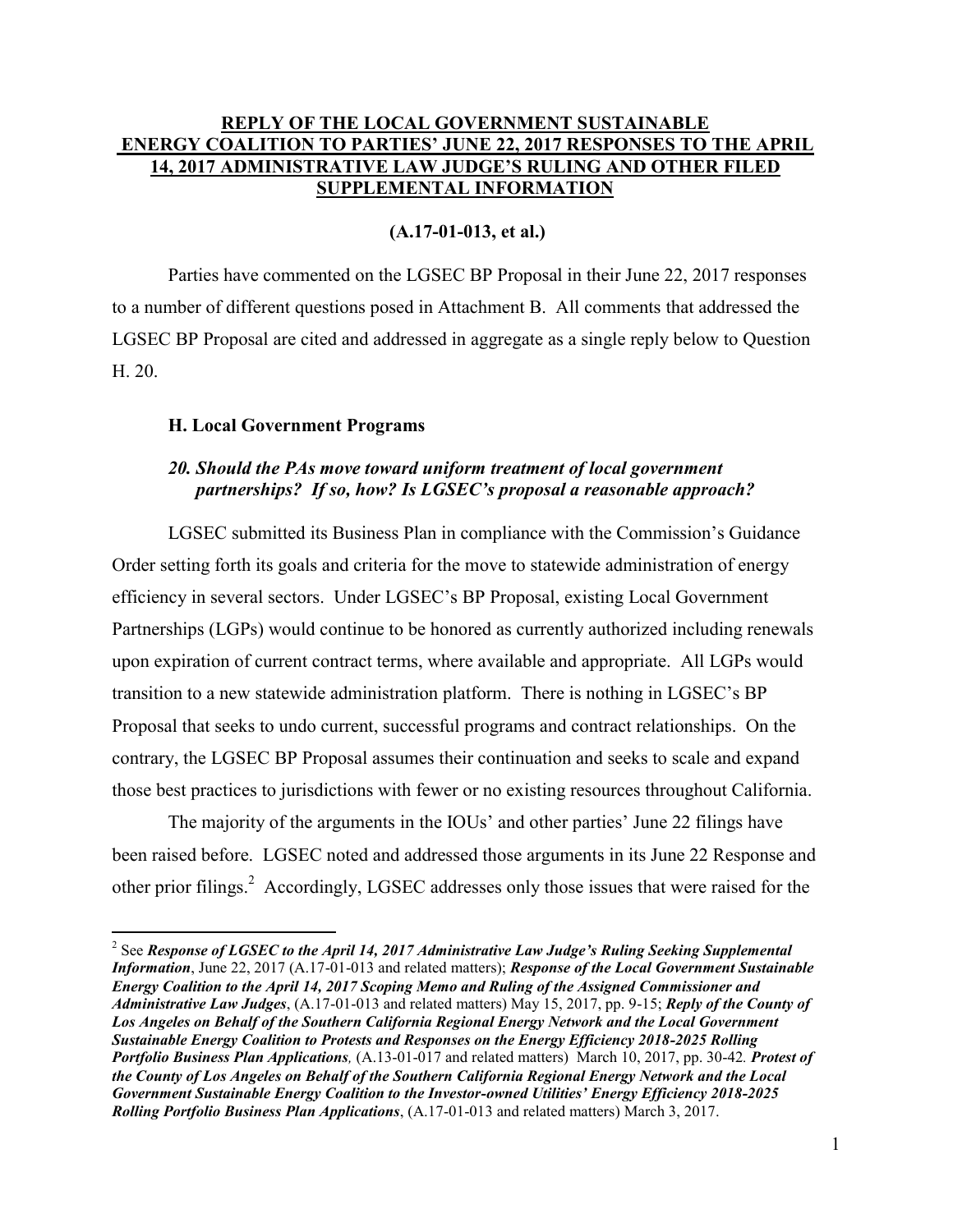first time or in a new light in the parties' June 22 Filings.

LGSEC's BP Proposal complies with the letter and spirit of the Commission's statewide program criteria. Specifically, the Commission stated:

For energy efficiency program purposes, "statewide" shall be defined as: A program or subprogram that is designed to be delivered uniformly throughout the four large investor-owned utility service territories. Each statewide program and/or subprogram shall be consistent across territories and overseen by a single lead program administrator. One or more statewide implementers, under contract to the lead administrator, should design and deliver the program or subprogram. Local or regional variations in incentive levels, measure eligibility, or program interface are not generally permissible (except for measures that are weather dependent or when the program administrator has provided evidence that the default statewide customer interface is not successful in a particular location…Some, but not all, downstream (at the customer level) approaches are also appropriate for statewide administration. Statewide programs are also designed to achieve market transformation.<sup>3</sup>

The IOUs' arguments assume that the "uniform delivery" in this definition as applied to LGPs would result in programs that are identical in design and implementation regardless of local or regional differences and delivered on a statewide basis from a remote location. The IOUs described the LGSEC BP Proposal as "one size fits all" thus mischaracterizing both the design and intent.<sup>4</sup> Clearly, the Commission did not assume this kind of "uniformity" for new statewide program administration that includes the University of California/California State University and Community Colleges (UC/CSU/CC). UC/CSU/CC have centralized administrations and a statewide partnership with all four IOUs, but there is nothing "one size fits all" about the UC/CSU/CC's energy management, including energy efficiency, on each of the individual campuses. Individual campuses operate in diverse locations with some campus communities at the same scale and diversity of public facilities as municipal jurisdictions, including housing, administration buildings, hospitals, emergency services, individual climate action and sustainability programs, microgrid distribution systems and onsite electricity generation. UC/CSU/CC face similar local coordination challenges and have local relationships at specific campuses with multiple utilities, both municipal, CCA and IOU, just like local governments. In finding UC/CSU/CC suitable for statewide administration of energy efficiency partnerships, the Commission understood it would not initiate the demise of uniquely local, successful implementation relationships that the IOU naysayers have depicted

 $3$  D.16-09-018, Ordering Paragraph #5.

<sup>4</sup> SCG June 22 Response at page 16. PG&E June 22 Response at page 5.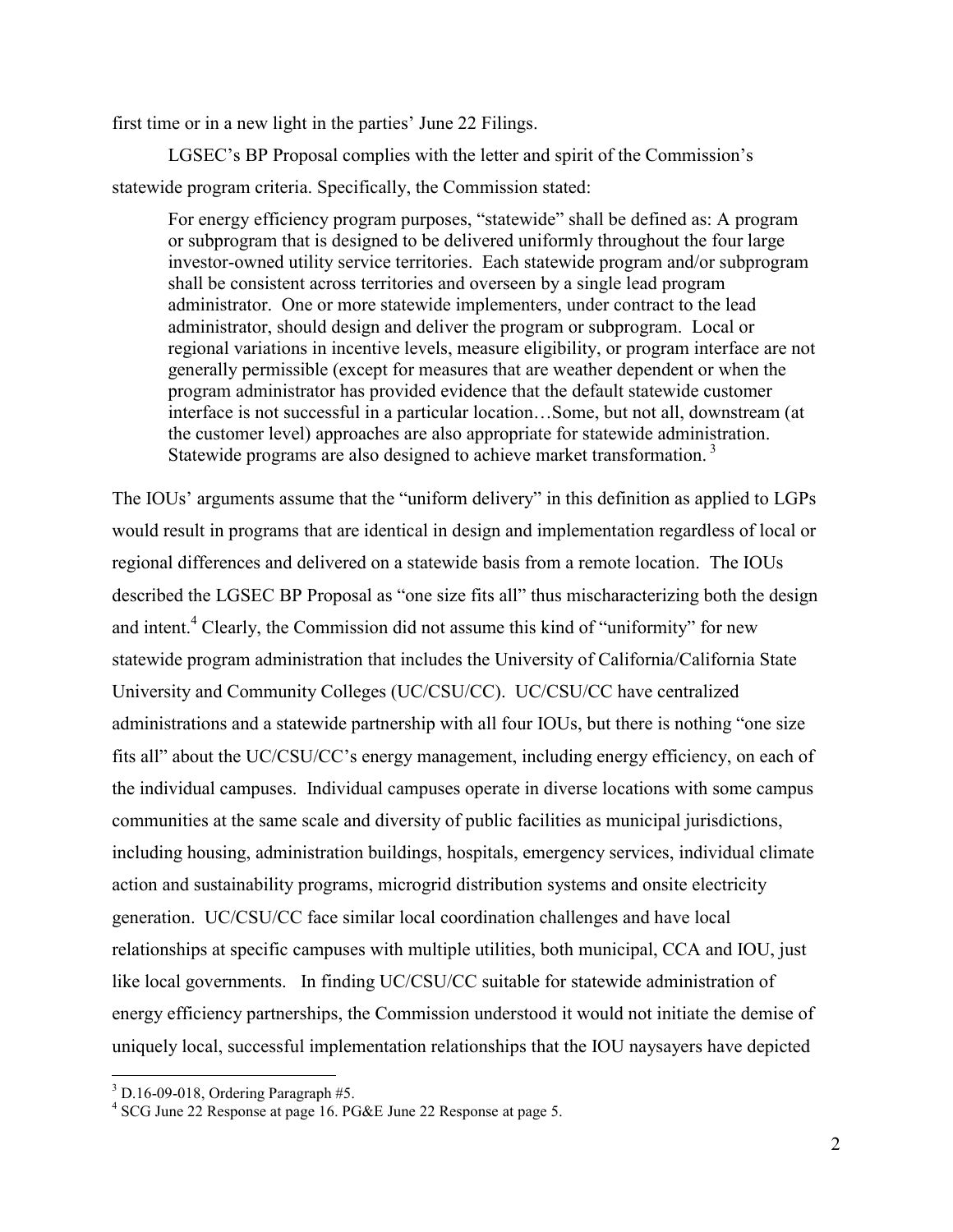in their responses to the LGSEC BP Proposal.

As stated many times before, local government partnerships should have statewide, uniform administrative treatment. The Commission should accomplish this goal by establishing a Statewide Local Government Program Administration and ordering the PAs to transition to the new statewide program administration. Greater consistency in access to resources, local government deployment and higher performance by local government energy efficiency programs will only result from a dedicated infrastructure committed to realizing the benefits of statewide administration. That infrastructure should be independent from the inherently conflicting incentives in IOU program delivery, such as the clash between maximizing shareholder value and achieving broader societal benefits. LGSEC's proposed Business Plan is the reasonable and appropriate strategy for achieving consistency between IOU service territories overseen by a single lead program administrator envisioned by the Commission. LGSEC's approach preserves existing LGPs and current successful programs, including those implemented by regional non-profits, while transitioning to a statewide administration program that empowers local governments to realize the energy savings potential beyond that which is deliverable by the IOUs' programs alone. Under LGSEC's BP Proposal, local governments will continue existing programs tailored to their local communities and may choose to add new program designs currently unavailable under the existing IOU program structures.

The IOUs continue to provide only vague and limited gestures in the direction of increased statewide consistency.<sup>5</sup> There appears to be some effort to reform LGP agreements to "align them across IOU territories." Each utility seems to acknowledge the need for more consistent contract terms and conditions. However, the IOUs continue to express inconsistent views on basic elements, such as contract terms. For example, PG&E takes aim at LGSEC's BP Proposal for failing to support the position that longer contract terms lead to higher energy savings performance while SCG states that the four IOUs are moving to longer term contracts across the state and SDG&E points to their five year contracts to argue LGSEC's concerns about contract terms are inapplicable to their  $LGPs$ <sup>7</sup> All IOUs argue that  $LGSEC$ 's BP

<sup>&</sup>lt;sup>5</sup> SCE June 22 Response at page 15; SDG&E June 22 Response at page 9; SCG June 22 at page 13; PG&E Response page 15.

<sup>&</sup>lt;sup>6</sup> See, for example, SCG June 22 Response at page 6.

<sup>&</sup>lt;sup>7</sup> PG&E Response at page 31 vs. SCG Response at page 13 and SDG&E June 22 Response at pp. 8-9.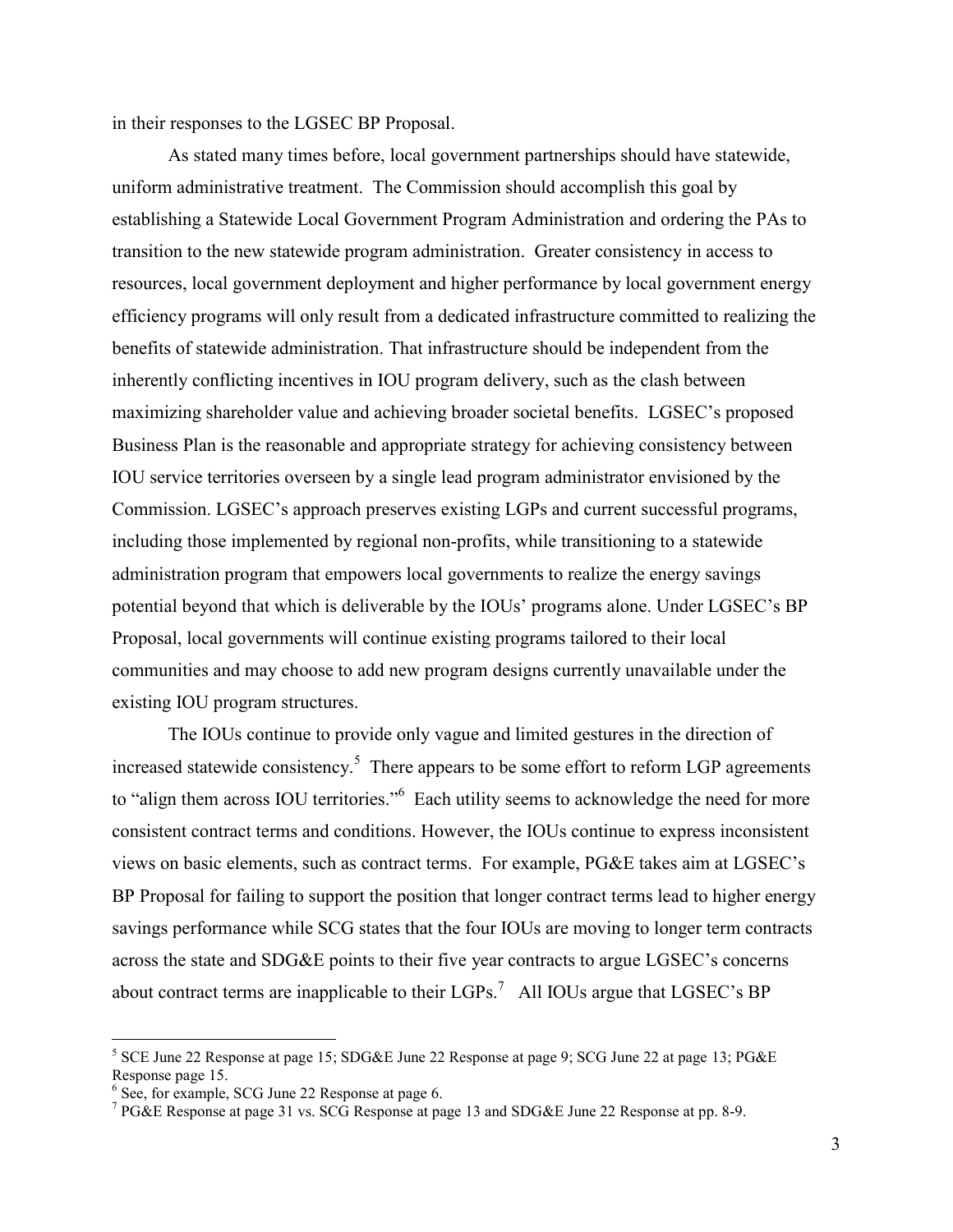Proposal would disrupt existing local relationships but only SCG provides a commitment to offering new agreements on similar terms when current contracts terminate.<sup>8</sup>

It is important to note that there is more to reform of existing LGP contract terms and conditions to establish statewide consistency than a meeting between the four IOUs. They are only one side of the agreements and cannot and should not presume to represent local governments' interests. The existing LGP agreements are structured with local governments in the role of "contractors" or "implementers" of the IOUs programs and therein lies a fundamental problem. These agreements require reform to make them truly partnership agreements that recognize the full investment of government funds and resources while fully crediting the energy savings results realized. The utilities cannot achieve these reforms in a private conversation between themselves without local government input and negotiation.

It is important to reemphasize the fact that none of the IOUs or other critics of the LGSEC BP Proposal address the full range of benefits or how the IOUs would provide comparable efficiency and consistency statewide. The LGSEC BP Proposal focuses on several administrative improvements, including: 1) leveraging additional funding sources, 2) meaningful access to energy use data, 3) pooled technical and training resources, 4) standardized contract terms and conditions and 5) budget cycles that mesh with local governments. A statewide LGP administrator will become the single point of contact for the CPUC and provide "ombudsman" conflict resolution between local governments and the IOU or third-party implementers, reducing the current transaction burden on all stakeholders and the administrative cost burden inherent in the disaggregated administration of LGPs.

The City and County of San Francisco (CCSF), the state's largest LGP, expresses concern that "wholesale" changes in administration would not benefit their highly successful programs. CCSF describes both challenges and successful resolution of those challenges with PG&E through their existing relationship.<sup>9</sup> CCSF's primary concern is that its current programs not be inadvertently disrupted by changes to a statewide administration. As LGSEC has pointed out numerous times to others LGPs that do not want to lose their current programs, the Commission has mandated that existing agreements and successful programs

<sup>&</sup>lt;sup>8</sup> SCG June 22 at page 13.

<sup>9</sup> CCSF June 22 Response, pp.2-3.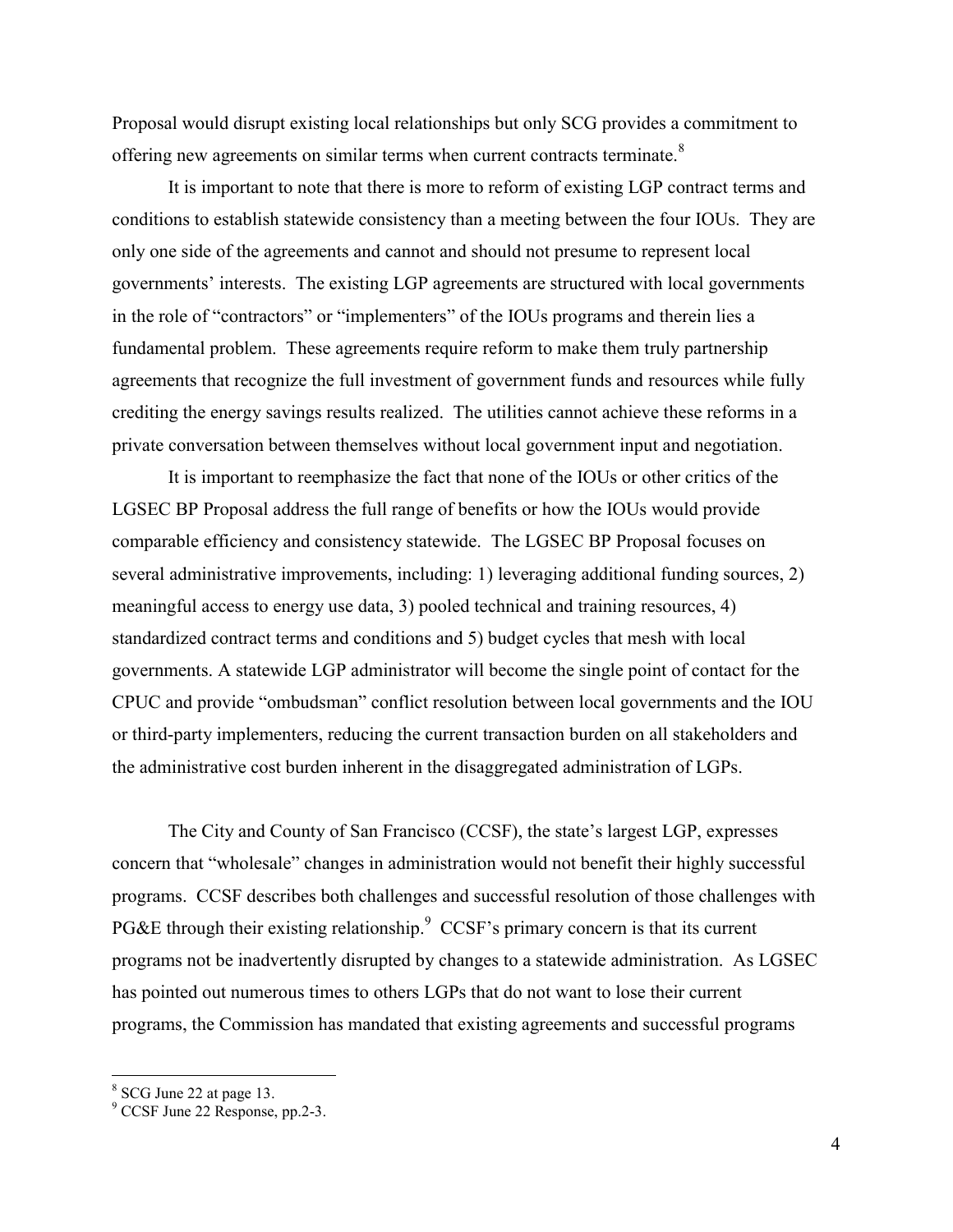not be discontinued or subjected to funding hiatus. PAs are directed to ensure a smooth transition between existing programs and those that will eventually be proposed and approved in the business plan process [for statewide and third-party programs]. <sup>10</sup> LGSEC is committed to full compliance with the Commission's orders.

The Commission should be mindful of the context for CCSF's comments. First, CCSF receives more ratepayer funding than any other single LGP in California and likewise has the regulatory resources to intervene and make its views known to the Commission. CCSF also recognized that the LGSEC BP Proposal "could be a useful resource to smaller, limited partnership programs."<sup>11</sup>

Very few other local governments have the individual financial or regulatory engagement resources to bring forward their individual experience in this forum. While LGSEC does not speak for all 67 LGPs in the state, it speaks for a diverse, significant crosssection of local governments and is dedicated to presenting proposals as a collective voice for its member local governments. The LGSEC BP Proposal was put forward after considerable stakeholder input from local governments both within and beyond LGSEC's membership roster and a vote of the LGSEC Board of Directors.

Second, it should be noted that Los Angeles County, another large, well-resourced local government, is a proponent of the LGSEC BP Proposal for a statewide administration.<sup>12</sup> Clearly, there is nothing inherently threatening to large, successful program continuation in the LGSEC BP Proposal.

The LGSEC BP Proposal budget meets the Commission's criteria for business plan budget estimates, that is, "to provide general information on the expected levels of annual spending for the duration of the business plan" and that "annual advice letter filings, not the business plans, will propose detailed budgets for cost recovery, transfer and contracting purposes."<sup>13</sup> In addition, LGSEC submitted Supplemental Information using the common budget information template along with all the other PAs and prospective PAs on June 12, 2017. LGSEC BP Proposal budget numbers can be updated in compliance with the Commission's final decision guidance.

 $10$  D.16-08-019, Conclusion of Law 48 at page 104.

 $11$  CCSF June 22 Comments, at page 3.

<sup>&</sup>lt;sup>12</sup> County of Los Angeles, on behalf of Southern California Regional Energy Network, June 22 Comments, pp. 20-21.

 $^{13}$  D.15-10-028, pp. 55-56.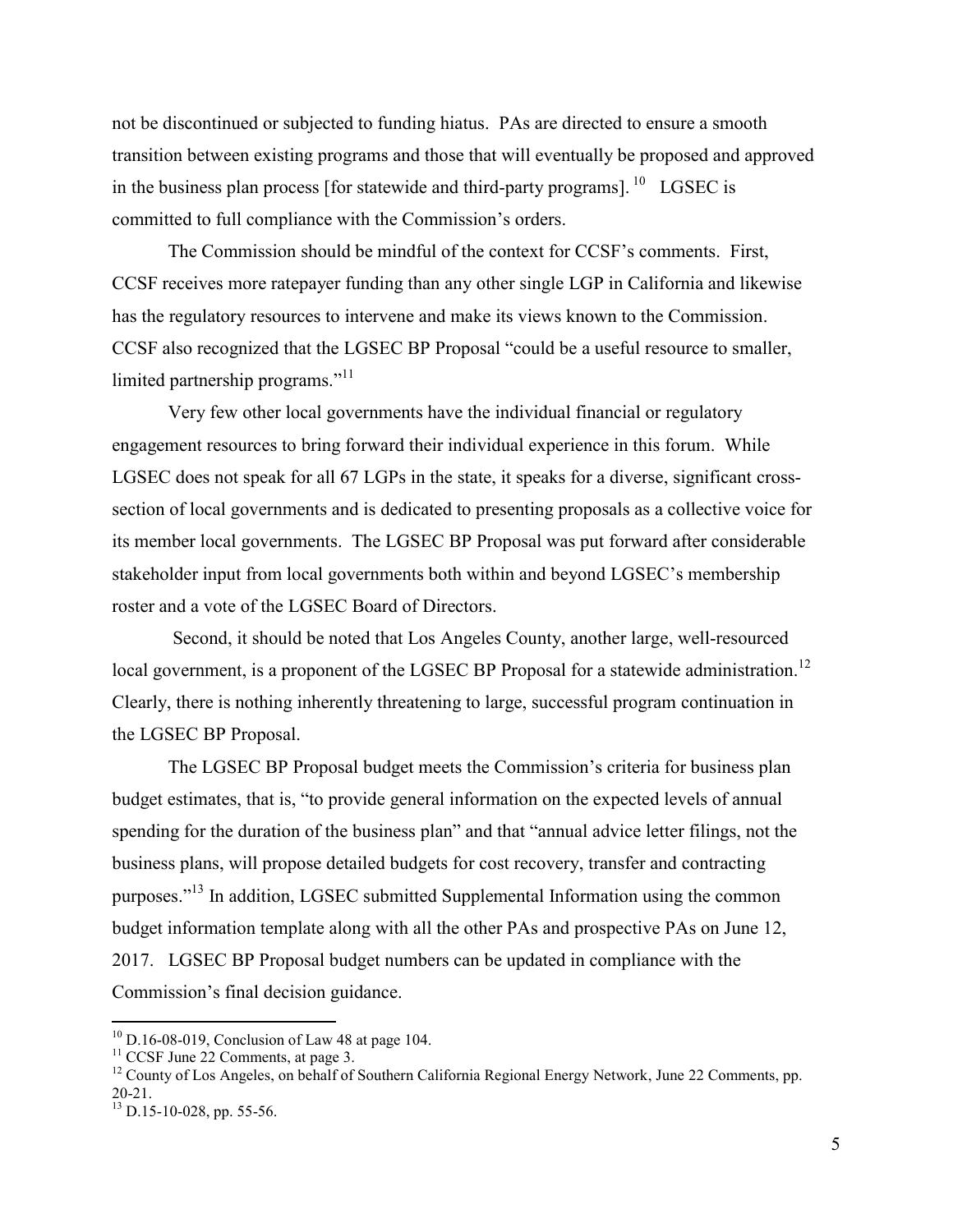PG&E and SCG rely heavily on SJVCEO and RHTR Working Group to bolster their arguments that LGPs themselves see the LGSEC BP Proposal as a potential disruption to existing programs. The RHTR Working Group voiced concerns regarding a level of uniformity and removal of local control that is not part of the LGSEC BP Proposal, as discussed above. LGSEC has addressed their concerns, some in prior comments<sup>14</sup> and in the case of RHTR Working Group, in changes to the final, filed Business Plan. The RHTR concerns cited by PG&E come from comments filed on November 21, 2016 prior to that filing.<sup>15</sup>It is instructive to note that while SJVCEO has been a successful regional, multiutility implementer, it is not a local government and as such is in a limited position to speak for local government partners.

PG&E and SCE argue that LGSEC has presented no evidence of lost energy savings due to lack of consistency and unequal access to resources and best practices from one jurisdiction to another. This argument is disingenuous for three important reasons. First, no definitive market potential or energy savings study has been completed to date for the Public Sector in general or LGPs in particular. The LGSEC BP Proposal to create a comprehensive current LGP inventory is targeted, in part, to assess with greater precision where lack of resources and limits in IOU core programs are leading to unrealized potential or stranded energy savings.

Second, LGSEC cannot be expected to make up for the lack of targeted studies in its showings in this proceeding. Tthese IOU arguments criticize the proposal for failing to produce one of the work products anticipated under the proposal *before* approval and start-up of the proposed new program.

Third, the Commission needs to look no further for evidence of the energy savings potential lost by incomplete or unequal access to Public Sector and other IOU energy efficiency resources from one service territory to another than to the Business Plans proposed by BayREN, SoCALREN, 3C-REN and MCE all seeking to fill these gaps. All target energy savings potential currently unaddressed by one or more of the IOUs in their respective service territories. In addition, the Coalition for Energy Efficiency (CEE) has commented on the Public Sector's chronic underfunding, has advocated for increased public sector incentives

<sup>&</sup>lt;sup>14</sup> For example, see Protest of LA County on behalf of SoCalREN and LGSEC, March 3, 2017, pp. 6-7. Reply to Protests and Responses of LA County on behalf of SoCalREN and LGSEC, March 10, 2017 at page 36.

<sup>&</sup>lt;sup>15</sup> PG&E at page 6, SCG at page 15.